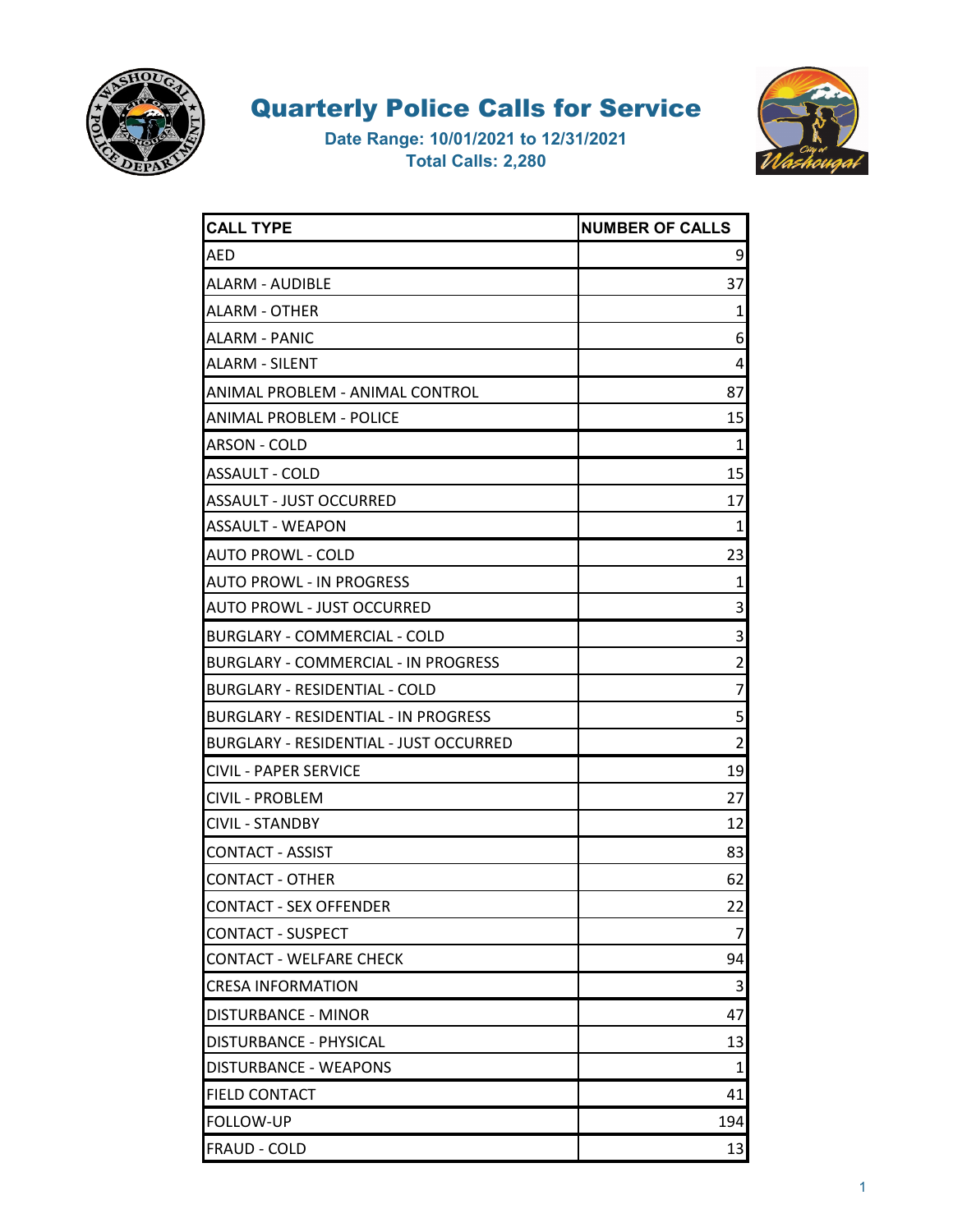



| <b>FRAUD - IN PROGRESS</b>                | $\mathbf 1$ |
|-------------------------------------------|-------------|
| <b>HARASSMENT - COLD</b>                  | 16          |
| HARASSMENT - IN PROGRESS                  | 3           |
| HARASSMENT - JUST OCCURRED                | 8           |
| <b>HARASSMENT - PHONE</b>                 | 5           |
| <b>HAZARDOUS CONDITION</b>                | 4           |
| <b>INCOMPLETE CALL</b>                    | 19          |
| <b>JUVENILE - COLD</b>                    | 4           |
| JUVENILE - IN PROGRESS                    | 20          |
| JUVENILE - JUST OCCURRED                  | 3           |
| <b>MALICIOUS MISCHIEF - COLD</b>          | 20          |
| <b>MALICIOUS MISCHIEF - IN PROGRESS</b>   | 3           |
| <b>MALICIOUS MISCHIEF - JUST OCCURRED</b> | 2           |
| <b>MENTALLY ILL SUBJECT</b>               | 16          |
| <b>MESSAGE</b>                            | 65          |
| <b>MISCELLANEOUS CALL</b>                 | 10          |
| <b>MISSING PERSON - ADULT</b>             | 7           |
| MISSING PERSON - CHILD                    | 6           |
| MISSING PERSON - ENDANGERED               | 3           |
| <b>MISSING PERSON - FOUND</b>             | 3           |
| MISSING PERSON - JUVENILE                 | 10          |
| MISSING PERSON - PICKUP                   | 2           |
| <b>NEIGHBOR PROBLEM</b>                   | 8           |
| NOISE COMPLAINT - COMPLAINT               | 20          |
| <b>NOISE COMPLAINT - FIREWORKS</b>        | 16          |
| <b>NOISE COMPLAINT - MUSIC</b>            | 13          |
| NOISE COMPLAINT - PARTY                   | 2           |
| <b>PATROL EMPHASIS</b>                    | 2           |
| <b>PATROL INFORMATION</b>                 | 13          |
| POLICE OTHER - ASSIST EMS                 | 13          |
| POLICE OTHER - ASSIST FIRE                | 4           |
| <b>POLICE OTHER - OTHER</b>               | 19          |
| POLICE OTHER - SEARCH WARRANT             | 3           |
| <b>PREMISE CHECK</b>                      | 90          |
| PREMISE CHECK - HOMELESS CAMP             | 6           |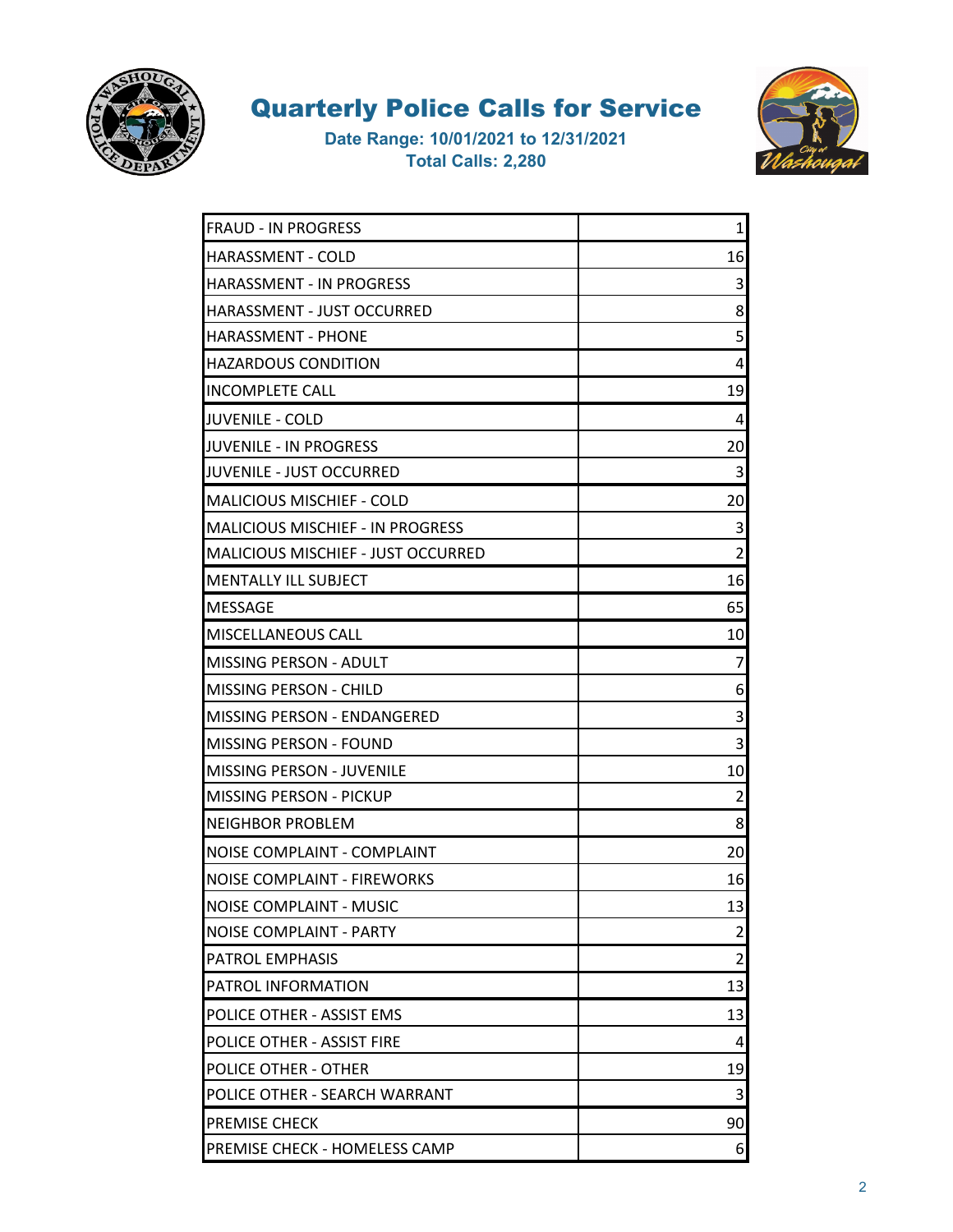



| PROPERTY - DUMPING/LITTERING               | 4              |
|--------------------------------------------|----------------|
| <b>PROPERTY - FOUND</b>                    | 22             |
| <b>PROWLER - IN PROGRESS</b>               | 2              |
| <b>PROWLER - JUST OCCURRED</b>             | $\overline{2}$ |
| <b>RECKLESS ENDANGERMENT - IN PROGRESS</b> | $\mathbf{1}$   |
| RECKLESS ENDANGERMENT - JUST OCCURRED      | 2              |
| RESTRAINING ORDER - COLD                   | 9              |
| <b>RESTRAINING ORDER - IN PROGRESS</b>     | 4              |
| RESTRAINING ORDER - JUST OCCURRED          | 1              |
| ROBBERY - JUST OCCURRED                    | $\mathbf{1}$   |
| SEX CRIME - EXPOSURE - IN PROGRESS         | 1              |
| <b>SEX CRIME - OTHER</b>                   | 5              |
| <b>SEX CRIME - RAPE - COLD</b>             | 3              |
| <b>SHOOTING - HEARD</b>                    | 8              |
| SUICIDAL SUBJECT - IN PROGRESS             | 2              |
| SUICIDAL SUBJECT - JUST OCCURRED           | $\overline{2}$ |
| SUICIDAL SUBJECT - REFERRED                | 4              |
| SUICIDAL SUBJECT - THREATS                 | 11             |
| <b>SUSPICIOUS AUTO</b>                     | 77             |
| <b>SUSPICIOUS CIRCUMSTANCES</b>            | 70             |
| <b>SUSPICIOUS NOISES</b>                   | 5              |
| <b>SUSPICIOUS PERSON</b>                   | 71             |
| THEFT - ATTEMPT                            | $\overline{2}$ |
| THEFT - COLD                               | 35             |
| THEFT - JUST OCCURRED                      | 4              |
| THEFT - RECYCLING                          | 7              |
| THEFT - SHOPLIFTER                         | $\mathbf{1}$   |
| <b>THREATS</b>                             | 16             |
| <b>TRAFFIC - DRUNK DRIVER</b>              | 20             |
| TRAFFIC - DRUNK DRIVER - FOLLOWED          | 3              |
| TRAFFIC - HAZARD                           | 48             |
| <b>TRAFFIC - OTHER</b>                     | 50             |
| <b>TRAFFIC - RECKLESS</b>                  | 24             |
| <b>TRAFFIC - STOP</b>                      | 269            |
| TRAFFIC ACCIDENT - HIT & RUN - COLD        | 6              |